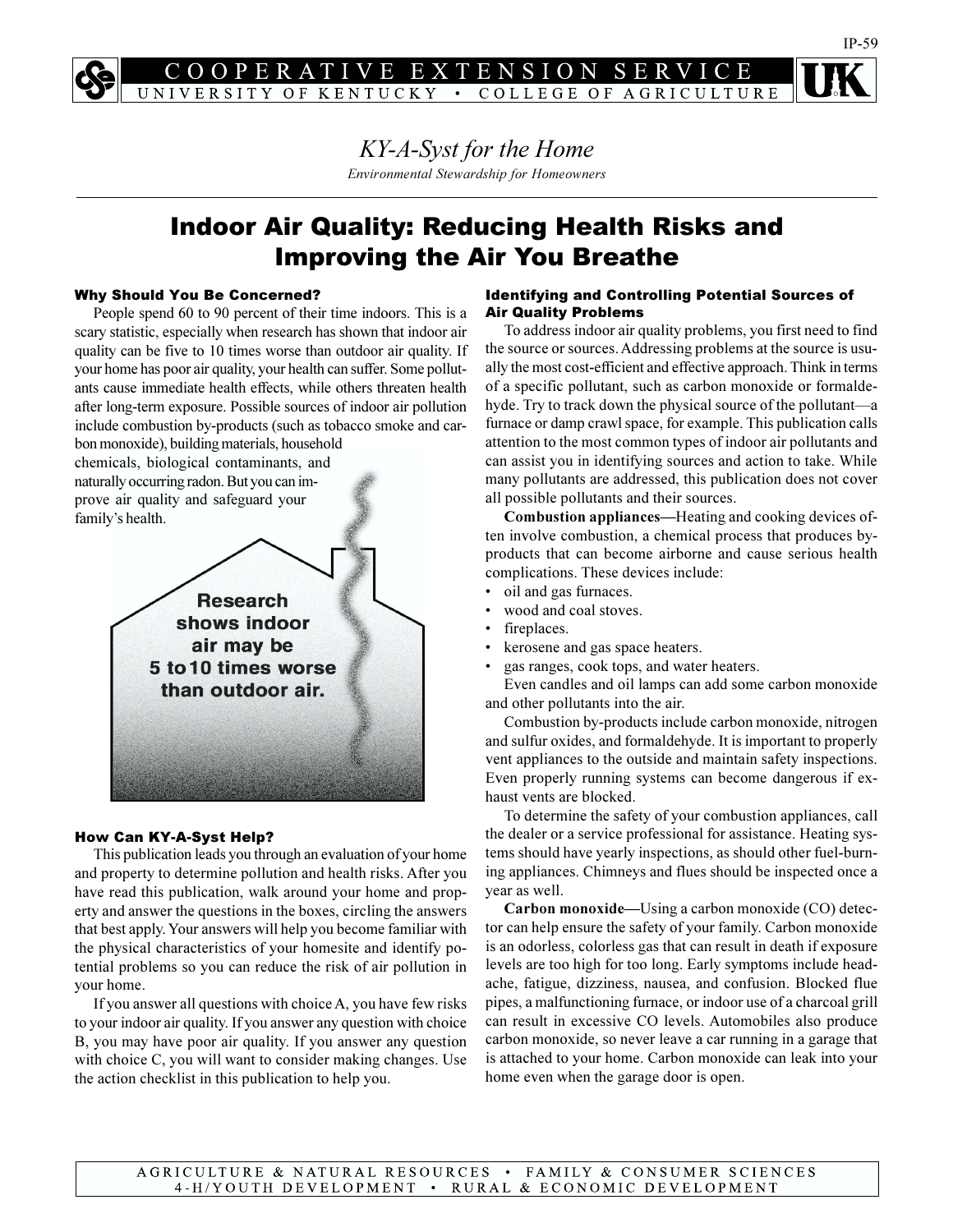

Gas furnace or water heater

### Are your combustion appliances properly vented?

- A. All combustion appliances are vented directly to the outside.
- B. Unvented gas or kerosene heaters are used only in open spaces with a partially open window.
- C. Kerosene or gas space heaters are used frequently in closed rooms.

### How often are maintenance checks performed on combustion appliances in your home?

- A. Chimneys, flues, gas or oil furnaces, wood stoves, and other combustion appliances are inspected and cleaned at least once a year.
- B. Chimneys, flues, gas or oil furnaces, wood stoves, and other combustion appliances have been inspected once or twice in the past five years.
- C. Chimneys, flues, and combustion appliances are not inspected, or the inspection record is unknown.

### If your home has combustion appliances, are carbon monoxide detectors used?

- A. A carbon monoxide detector is properly installed, and it is tested weekly (if it runs on batteries).
- B. A detector is installed, but the battery is not tested regularly (if it runs on batteries).
- C. No carbon monoxide detector is installed.

Tobacco smoking—The smoke from cigarettes, cigars, and pipes contains a wide range of throat and lung irritants as well as hazardous and cancer-causing chemicals. A smoky home environment puts everyone at risk, not just the smoker. Children and asthmatics are especially at risk from secondhand tobacco smoke.

Is tobacco smoke an indoor air pollutant in your home?

- A. Tobacco smoking is not permitted in the home.
- B. Smoking is permitted occasionally but only in areas well ventilated to the outside.
- C. Frequent smoking causes smoky indoor air.

Building and repair materials—Pressed or manufactured wood products made from wood chips or sawdust are commonly used in home construction for flooring, shelves, and cabinets. Furniture, too, is often made of manufactured wood products. These products may contain glues that were made with formaldehyde, which can be released into the air and cause irritation for people who are sensitive to formaldehyde. Sealing the surface of a wood product, especially the edges, will reduce formaldehyde emissions. Manufactured wood products that are formaldehyde free or have low formaldehyde emissions are available.

New carpet also can release volatile chemicals from the carpet backing, padding, and fibers, as well as from the finishes that give carpeting its antistatic and soil-release properties. The Carpet and Rug Institute now tests carpets for emissions, so choose a carpet that is certified as a low-emissions carpet. Carpets of any age can trap chemical and biological pollutants that are carried in the air or tracked in from outside. Damp, dirty carpet is a breeding ground for biological pollutants. Regular cleaning and vacuuming can help reduce these problems.

Products such as paints, varnishes, and other surface finishes contain volatile organic compounds that release harmful vapors. Products that are oil-, solvent-, or alkyd-based release more harmful vapors than water-based products. Provide lots of extra ventilation when finishes are newly applied or apply finishes outside the home and wait until they are dry to bring finished items inside.

Until 1980, asbestos was used widely in buildings to increase fire resistance, heat insulation, and strength. When asbestos products age, they crumble and disperse tiny fibers into the air. If you breathe asbestos particles over time, they can accumulate in your lungs and lead to serious respiratory problems. Only a trained professional should work with asbestos surfaces that are damaged or part of a renovation project.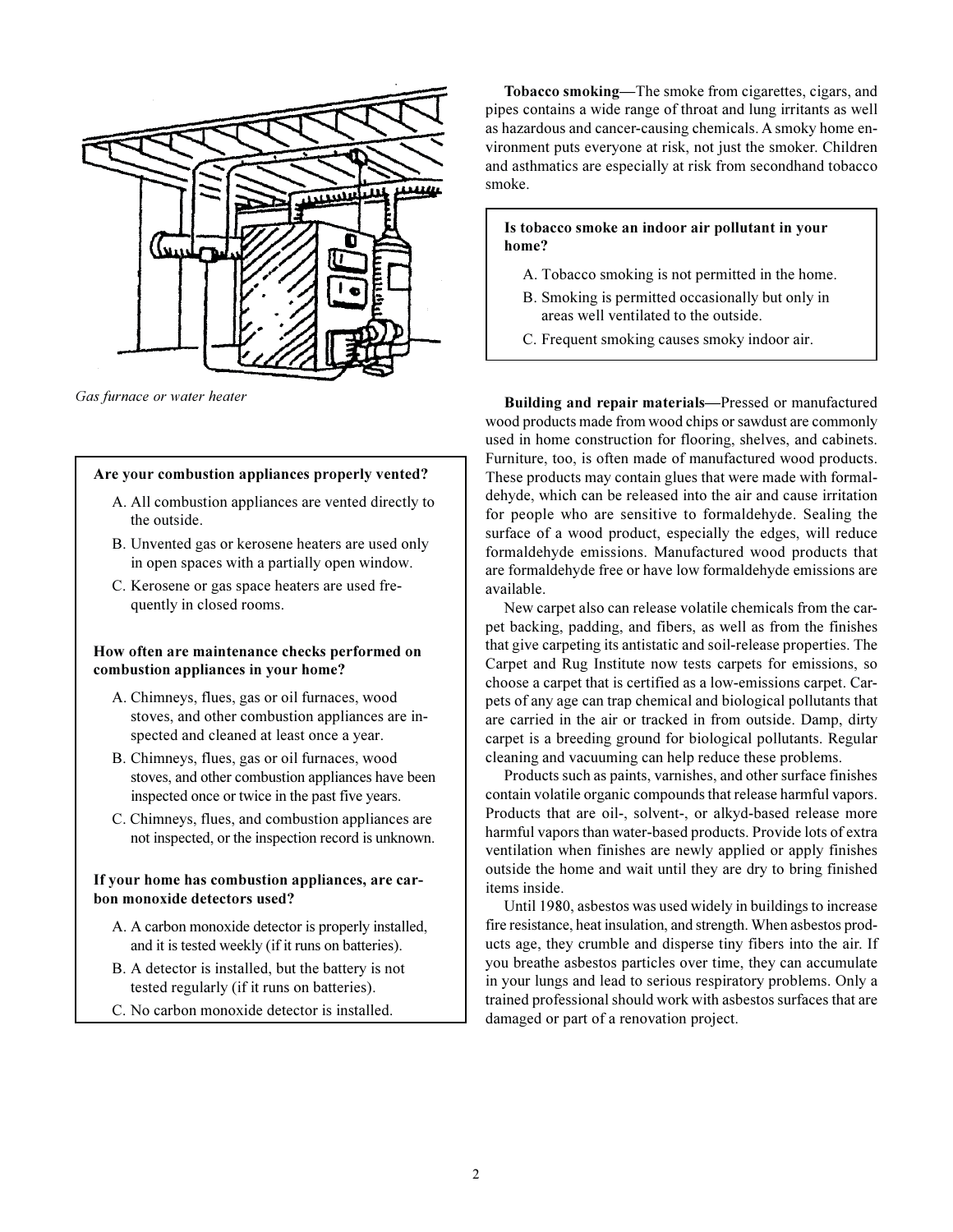# What type of building and repair materials do you use in your home?

- A. Low- or no-emission furnishings, building materials, paints, and varnishes are used, and new items are given adequate ventilation.
- B. New furnishings, building materials, paints, and varnishes are given increased ventilation.
- C. There is no attempt to select low-emission products, and extra ventilation is not provided when building and repair materials are used.

# What type of carpet is installed, and how are the carpets maintained?

- A. Low-emissions carpets are selected and aired before and during installation. All carpeting is vacuumed and cleaned regularly.
- B. New carpet is installed without ventilation.
- C. All carpet is poorly maintained.

# If your home was built before 1980, what is the condition of any asbestos in it?

- A. Asbestos is present but safely encased and isolated. Areas with asbestos are checked regularly.
- B. Asbestos is present and intact but located in high-traffic areas.
- C. Asbestos-containing materials are in poor shape and crumbling. People are exposed to the dust and fibers.

Biological contaminants—Biological contaminants come from living or once-living organisms. They mainly include animal hair, dander, saliva, and feces; molds and other fungi; dust mites; insect residue; pollen; and microscopic organisms. These contaminants can cause odors, damage household materials, lead to allergic reactions, and cause infectious diseases and respiratory problems. Each person has a different sensitivity to these contaminants.

Biological contaminants are found in every home and cannot be eliminated completely. Their growth can be controlled, however, by keeping surfaces clean and moisture levels low (see box on page 4). Many biological contaminants will multiply in damp or humid spaces. Good maintenance practices can control moisture and reduce the need for chemical products like pesticides and disinfectants.

Household dust includes some biological contaminants that are common allergens. Regular cleaning is needed to control these contaminants, including dusting with a treated cloth, damp cleaning, and laundering bedding with hot water. It may also be necessary to use a vacuum cleaner equipped with a high-efficiency (HEPA) filter to trap smaller particles.

Radon—Radon is an odorless, colorless, and tasteless radioactive gas found in small amounts in the earth. The concentration of radon at a particular location depends on the area's geology. However, excessive amounts of radon have been found in as many as 6 million U.S. homes. Data from a national testing firm revealed that 40 percent of the more than 27,000 homes tested in Kentucky since 1985 had radon levels above what is considered healthy. Radon exposure can increase your chances of lung cancer, especially if you smoke. Radon is measured in picocuries (pCi), and the recommended level of radon is 0a level less than 4 pCi/L (picocuries per liter) of air.

| Product                              | Hazard                                                       | <b>Protective Equipment</b>                              | <b>Alternatives</b>                                                                      |  |
|--------------------------------------|--------------------------------------------------------------|----------------------------------------------------------|------------------------------------------------------------------------------------------|--|
| Asbestos                             | Possible carcinogen if inhaled or<br>ingested                | Mask with HEPA or P100 filter                            | Leave in place if stable.<br>Hire professional for removal.                              |  |
| Methylene chloride<br>paint stripper | Carcinogen                                                   | No mask works well.                                      | Use a product labeled safer than methylene<br>chloride. Try n-methyl-2 pyrolidone (NMP). |  |
| Lead-based paint                     | Lead in paint dust causes<br>anemia, brain damage.           | Mask with HEPA or P100 filter                            | Cover old paint if in good condition. Hire<br>professional for sanding/scraping.         |  |
| Adhesives, solvents                  | Lung/skin irritation, fatigue,<br>dizziness                  | Mask with organic vapor<br>cartridge                     | Use water-based adhesives.                                                               |  |
| Paint                                | Solvents irritate central nervous<br>system.                 | Mask with organic vapor<br>cartridge                     | Use water-based paints or those with low volatile<br>organic compound content.           |  |
| Drywall                              | Silica clogs lungs and causes<br>silicosis, a fatal disease. | Air supply respirator                                    | Hire professional for sanding.                                                           |  |
| Glass fiber insulation               | Lung, eye, skin irritant                                     | Mask with filter: dust/mist,<br>HEPA, or P100            | Hire professional for installation.                                                      |  |
| Particleboard                        | Formaldehyde is a lung and eye<br>irritant.                  | Mask with dust/mist filter and<br>formaldehyde cartridge | Use exterior plywood or<br>solid wood.                                                   |  |

# **Materials Hazardous to Air Quality**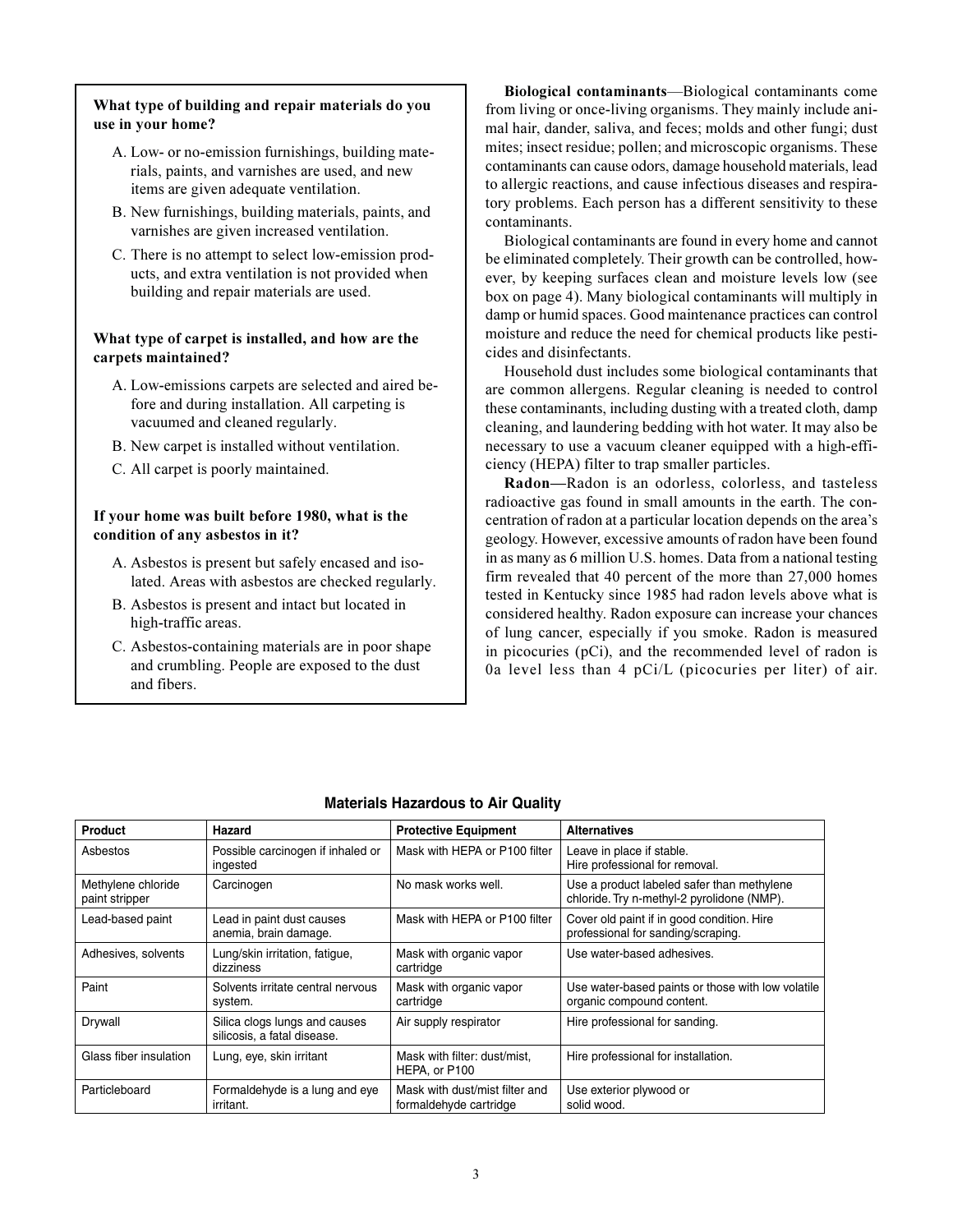### How well is dust controlled in your home?

- A. Home is cleaned regularly. No furry pets are kept in the home, and it has little or no carpeting.
- B. Furry pets live in the home, but the home is cleaned regularly.
- C. Pet hair and dust are allowed to accumulate in living and sleeping areas. Home is mostly carpeted, and carpet is poorly maintained.

### How well is moisture controlled in your home?

- A. There is no evidence of condensation in highmoisture areas or during warm, humid weather. Excess moisture is vented to the outside.
- B. There is evidence of condensation in high-moisture areas or during warm, humid weather. Exhaust fans are sometimes used.
- C. Damp air is not exhausted. Crawl space does not have a groundcover or vents. There are leaks, drips, or standing water in, around, or under the house.

#### 123456781891234567891234567891234567891234567891234567891234567891234567891213456 **Tips for Controlling Moisture in the Home**

- 123456781891234567891234567891234567891234567891234567891234567891234567891213456 • Prevent standing water, such as water in base-**1** 1 1 1 1234 ments or the drip pans of refrigerators and air conditioners. 123456781891234567891234567891234567891234567891234567891345678913456789134567891
- Fix leaks and seepage problems immediately.
- 123456781891234567891234567891234567891234567891234567891345678913456789134567891 • Make sure rainwater drains away from your house. 123456781891234567891234567891234567891234567891234567891345678913456789134567891
- Use a vapor-proof ground cover (such as 4- to 6-**12345679123456789012345678012345678012345678902345678901234567890121345678901213456789012134567890121345678901213456**
- 12345678912345678912345678912345678912345678912345678912345678913456789134567891  $\|\cdot\|$  Use fans that exhaust to the outside when bathing,  $\|\cdot\|$ showering, or cooking. The showering of cooking. 123456781891234567891234567891234567891234567891234567891345678913456789134567891
- Vent all combustion appliances to the outside.
- 1 1 • Use dehumidifiers and/or air conditioners to re-

#### **1** move excess moisture in warm, humid weather. 123456789012345678901234567890121

• Avoid oversize air conditioners. 123456789012345678901234567890121 • Limit the use of humidifiers. 1 1 **12345678912456789123456789123456789012345678901213456789012134567890121345678901213456789012134567890121345678901213456789012134567890121345678901213456789012134567890121345678901213456789012134567890121345678901213456789** 1 1

123456789012345678901234567890121

### Is there radon in your home?

- A. A radon test was conducted properly, and radon levels are below the threshold for action.
- B. Radon is known to be present in my home at or near the threshold for action.
- C. Radon level is in excess of acceptable levels, or levels are unknown.



Estimated radon level between 2 and 4 pCi/L air. Estimated radon level below 2 pCi/L air.

In Kentucky, above-average radon levels have been found in the Mammoth Cave area; in the triangle roughly bound by Louisville, Richmond, and Cincinnati; and in the Somerset area. See the radon zone map for Kentucky on this page.

The only way to know if you are at risk for radon exposure is to test your home. Check with your county office of the Cooperative Extension Service or your county health department for more information about radon testing. If you are building a new home, your county Extension office can offer suggestions for new construction that is radon resistant.

Indoor air ventilation—How many times have you "stepped outside for a breath of fresh air"? We all enjoy fresh air, but often we do not have it in our homes. Inadequate ventilation can cause a buildup of pollutants. If your home smells musty, stale, or like chemicals, you may need to increase ventilation.

Ventilation is needed in all homes, even in homes with few sources of contamination. Be aware of persistent odors of chemicals, mildew, or other contaminants. Lingering odors of grease and food may mean that your kitchen needs more ventilation. Many homes "leak" air, which may help maintain freshness but wastes energy. If you suspect the ventilation in your home is inadequate, consult an energy professional, who can help you properly ventilate your home without excessive energy loss.

### How fresh is the air in your home?

- A. Indoor air usually smells clean in all seasons. Extra ventilation is provided as needed.
- B. Air is sometimes musty or has a detectable odor upon first entering the house.
- C. Air is almost always musty, damp, smoky, or smells like chemicals.

### How well ventilated is your home?

- A. House is well ventilated. Exhausts fans are used regularly in the kitchen and bathroom.
- B. "Leaky" house gives some uncontrolled ventilation.
- C. House is built tightly and poorly ventilated. No exhaust fans are used.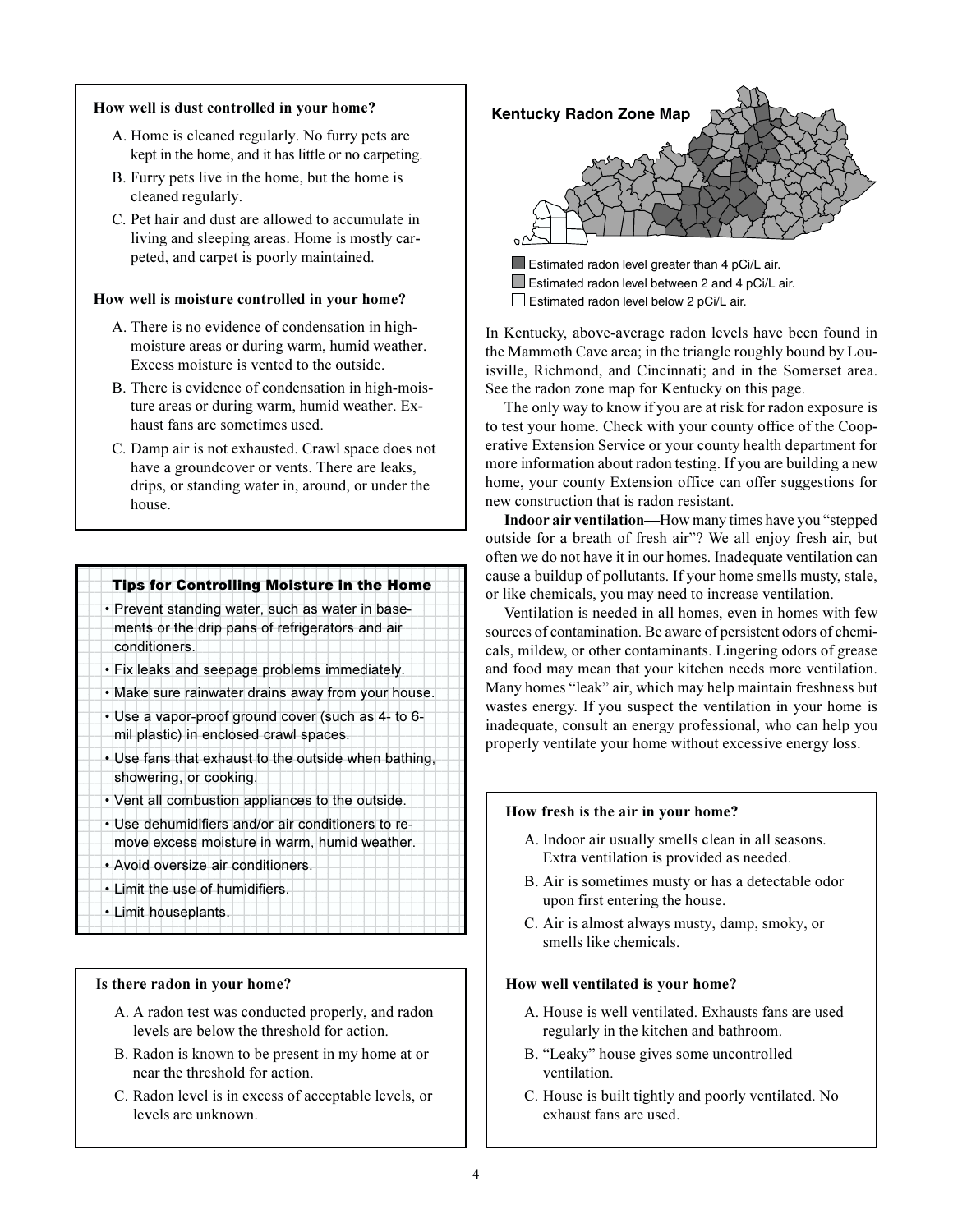# Sources for More Information About . . .

### • Indoor air pollutants

– Indoor Air Quality (IP-23) by Larry R. Piercy, William Murphy, and Elwyn Holmes of the University of Kentucky Cooperative Extension Service.

– The Inside Story—A Guide to Indoor Air Quality (call the Environmental Protection Agency at 800-438-4318 or visit the agency's Web site at <www.epa.gov/iaq/>).

– American Lung Association of Kentucky (call 502-363-2652 or visit the association's Web site at <www.kylung.org>).

### • Asbestos Removal

– Kentucky Division of Air Quality (call 502-573-3382).

## • Radon Testing and Prevention

– A Citizen's Guide to Radon, the Consumer's Guide to Radon Reduction, and the Home Buyer's and Seller's Guide to Radon (call the Environmental Protection Agency at 800-438-4318 or visit the agency's Web site at <www.epa.gov/iaq/>).

– Your county health department (check local listing).

– Kentucky Radon Program, Kentucky Department for Public Health (call 502-564-4856 or visit the program's Web site at <publichealth.state.ky.us/radon.htm>).

– The University of Kentucky Department of Biosystems and Agricultural Engineering Web site at <www.bae.uky.edu/ ext/Program\_Areas/Radon/radon.htm>.



## What Is the KY-A-Syst for the Home Program?

 The KY-A-Syst for the Home program is a series of publications that can help you be a good environmental steward of Kentucky and protect the health

and well-being of your family. KY-A-Syst for the Home publications provide problem-solving information and also list agencies that can provide help in specific areas.

### Action Checklist

Look back at the assessment questions and make sure you have answered all questions. Record all B and C responses and list the improvements or changes you plan to make. You can use recommendations from this publication or from other sources to help you decide on action you are likely to take. Write down a date to keep you on schedule. Read back through the assessment questions from time to time to see if any responses have changed and take any action needed to address new concerns.

| Write all B and C responses below.                                                           | What can you do to reduce risk? | Set a target date for action. |
|----------------------------------------------------------------------------------------------|---------------------------------|-------------------------------|
| Sample: A carbon monoxide detector is installed,<br>but the battery is not tested regularly. | Test battery once a month.      | The first day of each month.  |
|                                                                                              |                                 |                               |
|                                                                                              |                                 |                               |
|                                                                                              |                                 |                               |
|                                                                                              |                                 |                               |
|                                                                                              |                                 |                               |
|                                                                                              |                                 |                               |